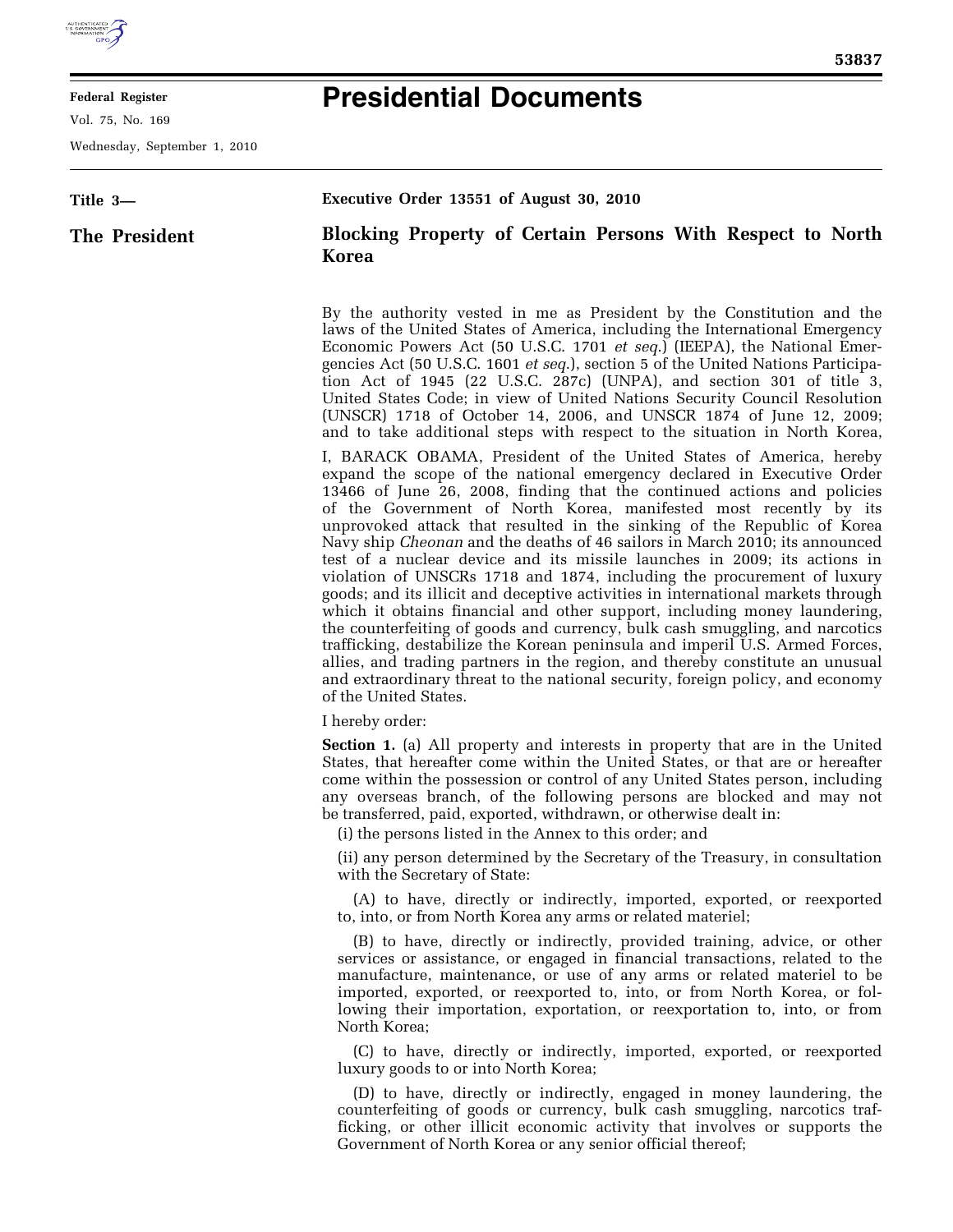(E) to have materially assisted, sponsored, or provided financial, material, or technological support for, or goods or services to or in support of, the activities described in subsections  $(a)(ii)(A)$ –(D) of this section or any person whose property and interests in property are blocked pursuant to this order;

(F) to be owned or controlled by, or to have acted or purported to act for or on behalf of, directly or indirectly, any person whose property and interests in property are blocked pursuant to this order; or (G) to have attempted to engage in any of the activities described in subsections  $(a)(ii)(A)$ – $(F)$  of this section.

(b) I hereby determine that, to the extent section 203(b)(2) of IEEPA (50 U.S.C. 1702(b)(2)) may apply, the making of donations of the types of articles specified in such section by, to, or for the benefit of any person whose property and interests in property are blocked pursuant to this order would seriously impair my ability to deal with the national emergency declared in Executive Order 13466 and expanded in scope in this order, and I hereby prohibit such donations as provided by subsection (a) of this section.

(c) The prohibitions in subsection (a) of this section include, but are not limited to:

(i) the making of any contribution or provision of funds, goods, or services by, to, or for the benefit of any person whose property and interests in property are blocked pursuant to this order; and

(ii) the receipt of any contribution or provision of funds, goods, or services from any such person.

(d) The prohibitions in subsection (a) of this section apply except to the extent provided by statutes, or in regulations, orders, directives, or licenses that may be issued pursuant to this order, and notwithstanding any contract entered into or any license or permit granted prior to the effective date of this order.

**Sec. 2.** (a) Any transaction by a United States person or within the United States that evades or avoids, has the purpose of evading or avoiding, causes a violation of, or attempts to violate any of the prohibitions set forth in this order is prohibited.

(b) Any conspiracy formed to violate any of the prohibitions set forth in this order is prohibited.

**Sec. 3.** The provisions of Executive Order 13466 remain in effect, and this order does not affect any action taken pursuant to that order.

**Sec. 4.** For the purposes of this order:

(a) the term "person" means an individual or entity;

(b) the term "entity" means a partnership, association, trust, joint venture, corporation, group, subgroup, or other organization;

(c) the term ''United States person'' means any United States citizen, permanent resident alien, entity organized under the laws of the United States or any jurisdiction within the United States (including foreign branches), or any person in the United States;

(d) the term ''North Korea'' includes the territory of the Democratic People's Republic of Korea and the Government of North Korea;

(e) the term ''Government of North Korea'' means the Government of the Democratic People's Republic of Korea, its agencies, instrumentalities, and controlled entities; and

(f) the term ''luxury goods'' includes those items listed in 15 C.F.R. 746.4(b)(l) and Supplement No. 1 to part 746 and similar items.

**Sec. 5.** For those persons whose property and interests in property are blocked pursuant to this order who might have a constitutional presence in the United States, I find that because of the ability to transfer funds or other assets instantaneously, prior notice to such persons of measures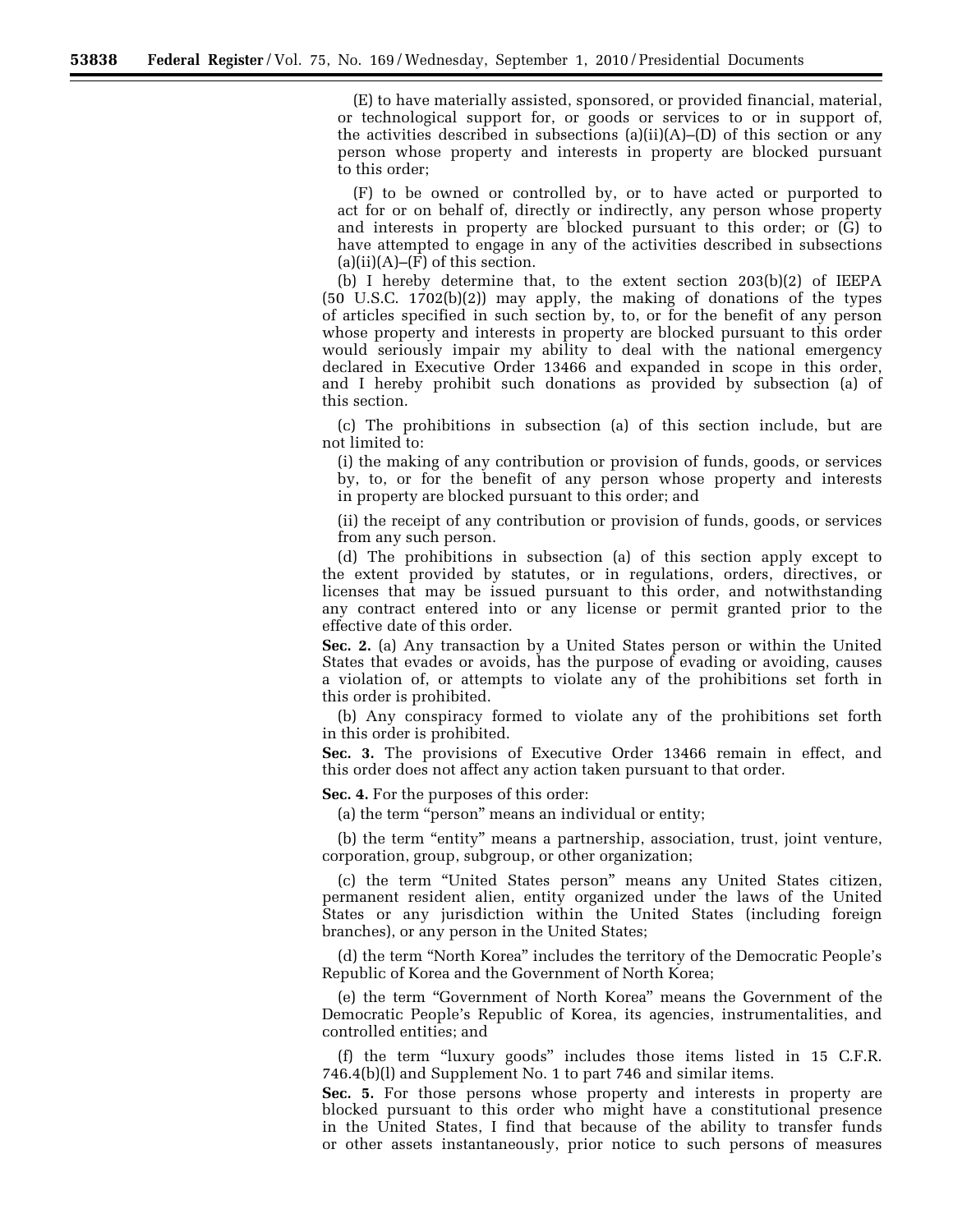to be taken pursuant to this order would render these measures ineffectual. I therefore determine that for these measures to be effective in addressing the national emergency declared in Executive Order 13466 and expanded in scope in this order, there need be no prior notice of a listing or determination made pursuant to section 1(a) of this order.

**Sec. 6.** The Secretary of the Treasury, in consultation with the Secretary of State, is hereby authorized to take such actions, including the promulgation of rules and regulations, and to employ all powers granted to the President by IEEPA and the UNPA, as may be necessary to carry out the purposes of this order. The Secretary of the Treasury may redelegate any of these functions to other officers and agencies of the United States Government consistent with applicable law. All agencies of the United States Government are hereby directed to take all appropriate measures within their authority to carry out the provisions of this order.

**Sec. 7.** The Secretary of the Treasury, in consultation with the Secretary of State, is hereby authorized to determine that circumstances no longer warrant the blocking of the property and interests in property of a person listed in the Annex to this order, and to take necessary action to give effect to that determination.

**Sec. 8.** This order is not intended to, and does not, create any right or benefit, substantive or procedural, enforceable at law or in equity by any party against the United States, its departments, agencies, or entities, its officers, employees, agents, or any other person.

**Sec. 9.** This order is effective at 12:01 p.m., eastern daylight time on August 30, 2010.

THE WHITE HOUSE, *August 30, 2010.* 

Billing code 3195–W9–P